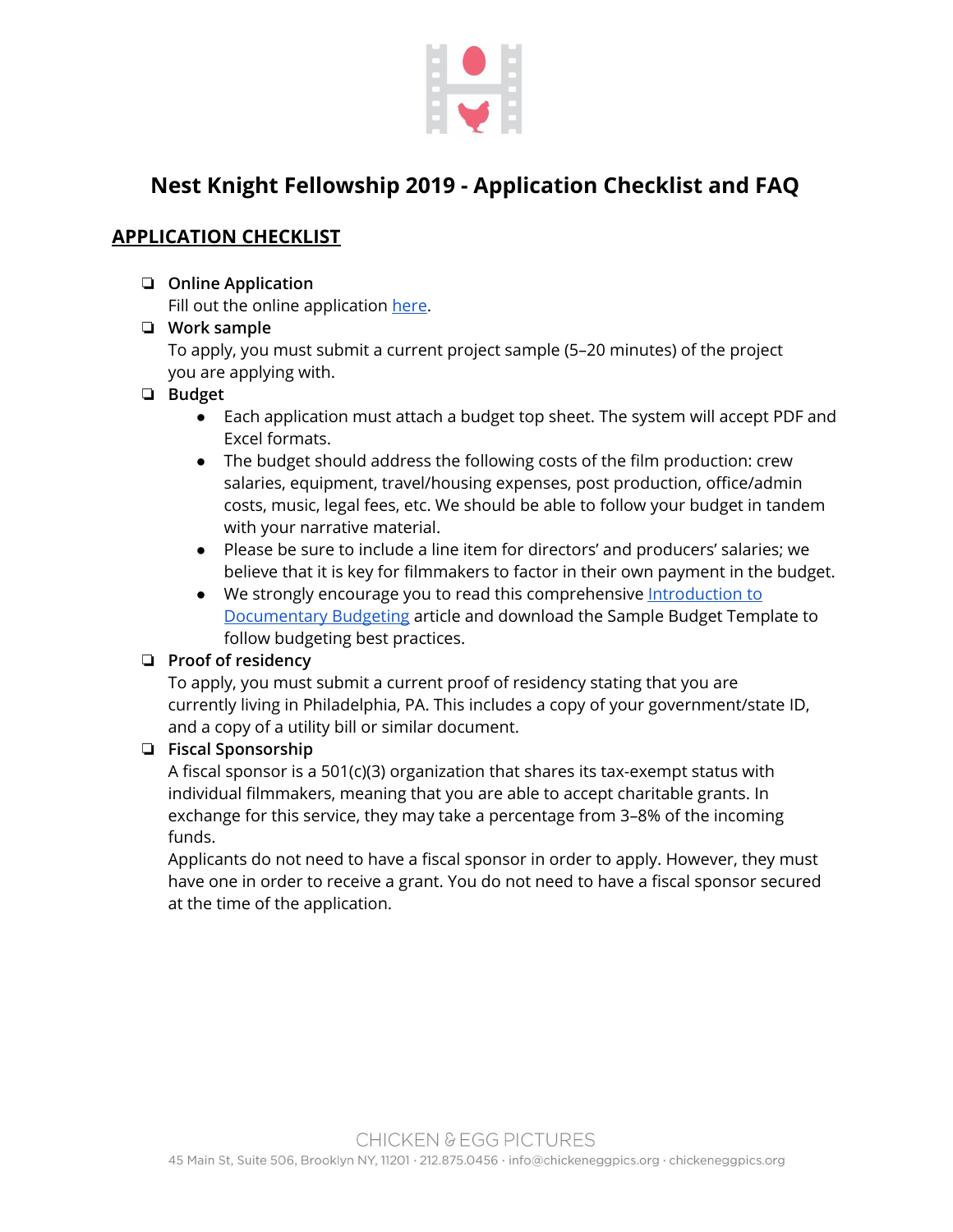

# **FAQ**

#### **How much are the grants?**

*Grants for the Nest Knight Fellowship will be \$15,000 for each chosen film.*

#### **How do you define first-time filmmakers? How do you define second-time filmmakers?**

*We define a first-time filmmaker as someone who has never directed a complete feature-length documentary film. An applicant still qualifies as a first-time filmmaker if they have made multiple shorts or a web series. We don't consider anything less than 50 minutes to be a feature-length film. We consider anything over 50 minutes to be a feature-length film.*

*We define a second-time filmmaker as someone who has not directed more than one complete feature-length documentary film.*

#### **Do you accept applications by co-directors?**

*Co-directing teams are welcome to apply.*

#### *What if we are co-directors and one of us is a first-time filmmaker, but the other has made more than two feature-length films?*

*Co-directing teams with one first- or second-time filmmaker and one more experienced co-director are allowed to apply.*

#### **How do you define feature-length?**

*We consider feature-length films to be projects over 50 minutes, including those that may be aiming for a PBS hour (56:40), or a classic feature-length (over 72 minutes). Combined web series or any shorts that could be counted as a feature when added together do not qualify as feature-length for this Open Call.*

#### **What if I have previously made a feature-length fiction film, but this is my first feature-length nonfiction film?**

*If you've made one or more feature-length fiction film(s) but no feature-length nonfiction film(s), you are eligible to apply as a first-time filmmaker (see our definition for first- and second-time filmmakers).*

# **What production stages are eligible?**

*To be eligible for the Nest Knight Fellowship, applicants must be between early-production and mid-production, with no less than 5% and no more than 40% of their footage shot by the date of the application deadline. We're only accepting projects between these stages because we want to ensure that we have the greatest opportunity possible to make an impact on the production of the project and on the development of the director's career during the 2019 fellowship year.*

# **Can I apply with more than one project?**

*Please only apply with the one project that you feel is the best fit for Chicken & Egg Pictures.*